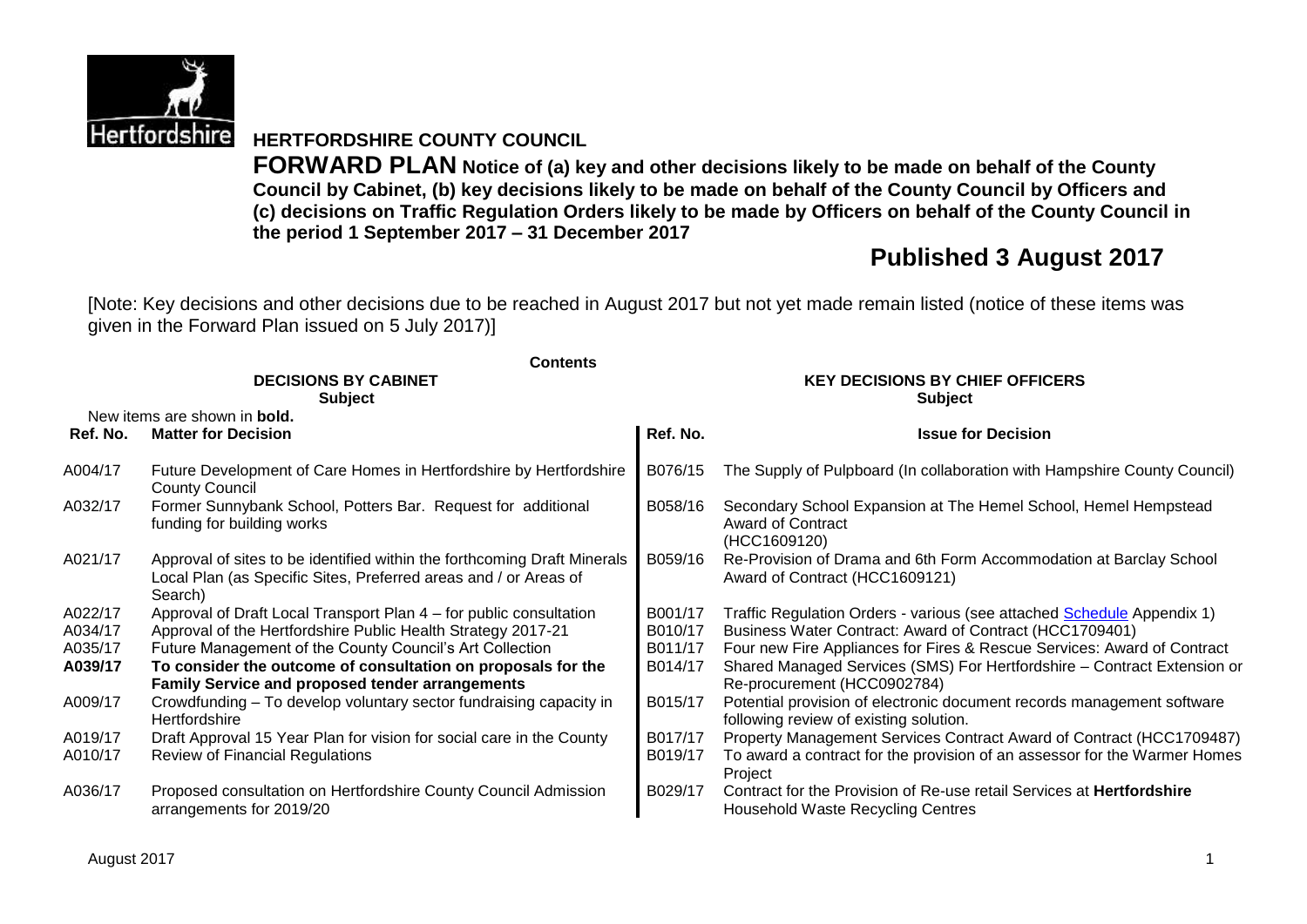| A037/17 | Approval to undertake a public consultation on the Draft Minerals<br>local Plan (2016-2031) including policies and proposed specific sites,<br>preferred and/or areas of search for mineral extraction | B033/17            | Award Tender for Residential Home for Children and Young People (C&YP)<br>aged 13-18 with Autism, Learning Difficulties and/or Behaviour that<br>Challenges at Wynchlands Crescent, St Albans |
|---------|--------------------------------------------------------------------------------------------------------------------------------------------------------------------------------------------------------|--------------------|-----------------------------------------------------------------------------------------------------------------------------------------------------------------------------------------------|
| A38/17  | Approval to undertake an initial consultation on the review of the<br>Waste Local Plan (including broad issues and options)                                                                            | B034/17            | Dynamic Purchasing System for the Supply of Laminating Pouches (in<br>collaboration with Hampshire County Council)                                                                            |
| A040/17 | Procurement of the Property Development Partner                                                                                                                                                        | B035/17            | Dynamic Purchasing Systems for the Supply of Copier Paper (in<br>collaboration with Hampshire County Council)                                                                                 |
| A041/17 | Procurement and Award of Contract to extend Superfast Fibre<br>Broadband to the last 2-3% in Hertfordshire                                                                                             | B036/17            | Potential extension and improvement of Enterprise Resource Planning<br>contract. This covers Human Resources, Finance, Procurement, Budgeting<br>and Reporting.                               |
|         |                                                                                                                                                                                                        | B044/17            | Breathing Apparatus Procurement for the Community Protection Directorate<br>$2017/2018$ - Capital Budget                                                                                      |
|         |                                                                                                                                                                                                        | B047/17            | The supply of steel lockers: (In collaboration with Hampshire County<br>Council)                                                                                                              |
|         |                                                                                                                                                                                                        | B048/17            | The supply of plain adhesive labels, sticky notes, hook and loop and<br>motivational items (In collaboration with Hampshire County Council)                                                   |
|         |                                                                                                                                                                                                        | B049/17            | Providing support in peoples home (Spot Accreditation) Award of Contract                                                                                                                      |
|         |                                                                                                                                                                                                        | B050/17            | Floating Support Service for 18 to 25 year old: Award of Contract                                                                                                                             |
|         |                                                                                                                                                                                                        | B051/17            | To authorise the release of £375,000 as Hertfordshire County Council's                                                                                                                        |
|         |                                                                                                                                                                                                        |                    | contribution towards expansion of St Michaels's C of E School in St Albans                                                                                                                    |
|         |                                                                                                                                                                                                        | B052/17<br>B053/17 | Welwyn Garden City Bus Station redevelopment - Award of Contract                                                                                                                              |
|         |                                                                                                                                                                                                        |                    | Batch 36 - Package 1 - Coates Way JMI & Nursery School, The<br>Orchard Primary School, Watford Field School (Infant & Nursery)                                                                |
|         |                                                                                                                                                                                                        |                    | Westfield Children's Centre: Award of Contract (HCC1709854)                                                                                                                                   |
|         |                                                                                                                                                                                                        | B054/17            | Batch 36 - Package 2 - Therfield First School, The William Ransom                                                                                                                             |
|         |                                                                                                                                                                                                        |                    | Primary School, Furneux Pelham Church of England School, Morgan's<br>Primary School, The Grange: Award of Contract (HCC1709855)                                                               |
|         |                                                                                                                                                                                                        | B055/17            | Batch 36 - Package 3 - Aycliffe Drive Primary School, Roundwood                                                                                                                               |
|         |                                                                                                                                                                                                        |                    | Primary School, Hurst Drive Primary School, How Wood Primary                                                                                                                                  |
|         |                                                                                                                                                                                                        |                    | School: Award of Contract (HCC1709856)                                                                                                                                                        |
|         |                                                                                                                                                                                                        | B056/17            | Change in age range of people to receive free emergency hormonal<br>contraception                                                                                                             |
|         |                                                                                                                                                                                                        | B057/17            | Whether or not to consult on a proposal to reconfigure existing                                                                                                                               |
|         |                                                                                                                                                                                                        |                    | services to schools to meet the needs of primary aged children with                                                                                                                           |
|         |                                                                                                                                                                                                        |                    | specific leaning difficulties (SpLD).                                                                                                                                                         |
|         |                                                                                                                                                                                                        |                    | (Proposed reconfiguration to include the closure of the existing SpLD                                                                                                                         |
|         |                                                                                                                                                                                                        |                    | bases in 10 schools across the county and the organisation                                                                                                                                    |
|         |                                                                                                                                                                                                        |                    | of outreach support to four teams under the SEN specialist 0-25                                                                                                                               |
|         |                                                                                                                                                                                                        |                    | support service).                                                                                                                                                                             |
|         |                                                                                                                                                                                                        | B058/17            | Change in the location of premises for the delivery of sexual health<br>services                                                                                                              |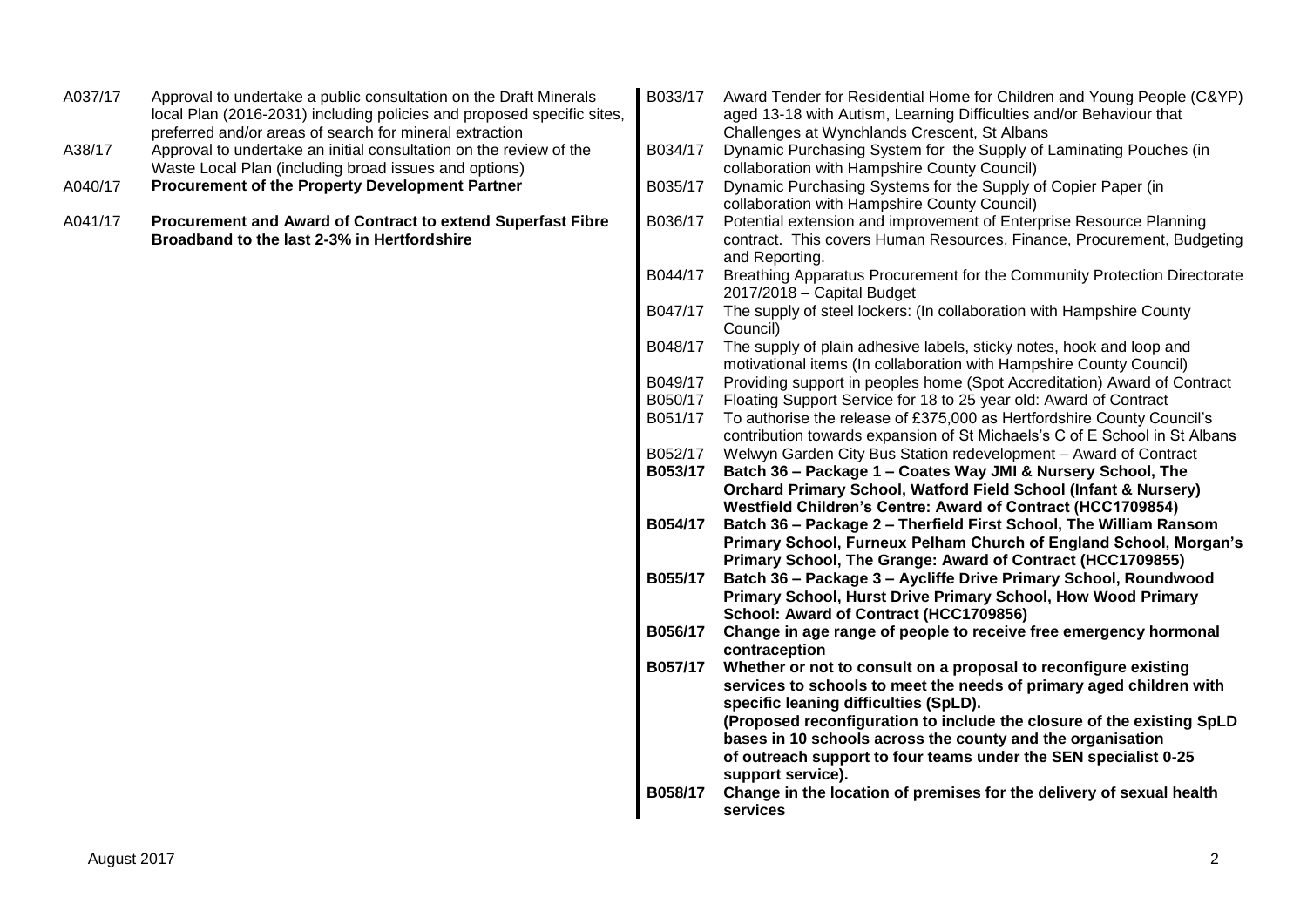**B059/17 Disposal of 24a & 24b New Road, Ware**

**B060/17 To re commission the Regional Partnership Contract for the Provision of Residential and Educational Services for Children and Young People with Complex Needs via competitive tender**

> **Regional Partners – Bracknell Forest Borough Council, Buckinghamshire County Council, Milton Keynes Council, Oxfordshire County Council, Reading Borough Council Slough Borough Council**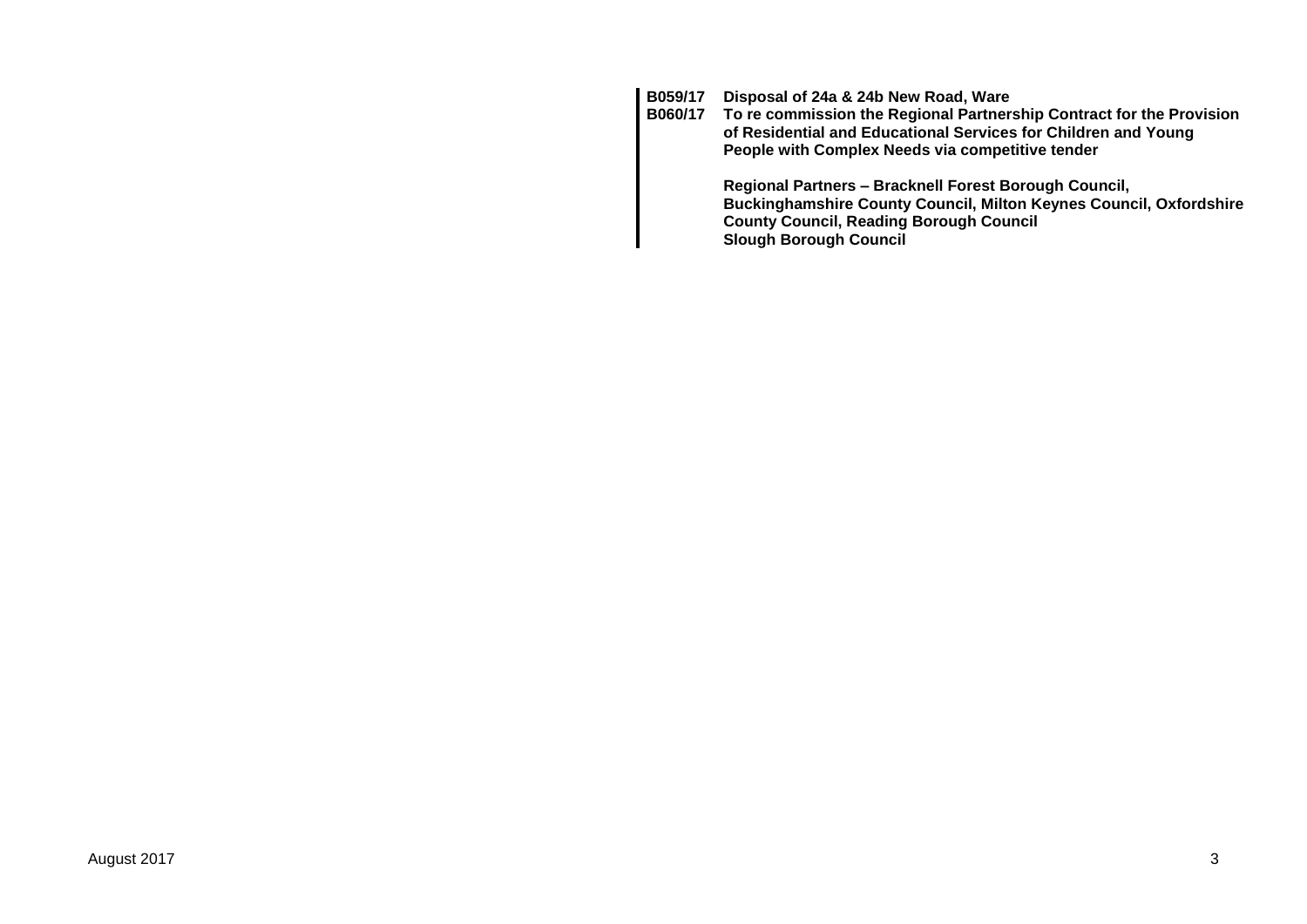|          | FANTA. DECISIONS DT CADINET                                                                                                                                      |                                       | <u>NULC. NEW ILCINS ANU ANICHUMENTS ALE SHUWH IN <b>DUIU.</b></u>  |                                                                          |                                                            |                                                                                     |
|----------|------------------------------------------------------------------------------------------------------------------------------------------------------------------|---------------------------------------|--------------------------------------------------------------------|--------------------------------------------------------------------------|------------------------------------------------------------|-------------------------------------------------------------------------------------|
| Ref. No. | <b>Matter for Decision</b>                                                                                                                                       | <b>Date</b><br>decision to<br>be made | <b>Cabinet Panels to be</b><br>consulted                           | <b>Officer contact for</b><br>this matter                                | <b>Documents to be</b><br>considered <sup>"***</sup>       | <b>Exempt from the</b><br><b>Council's Call-In</b><br><b>Procedures</b><br>Yes / No |
| A004/17  | Future Development of Care<br>Homes in Hertfordshire by<br><b>Hertfordshire County Council</b>                                                                   | 25/09/2017                            | Adult Care & Health<br><b>Cabinet Panel</b>                        | Kulbir Lalli<br>01438 843217<br><b>Frances Heathcote</b><br>01992 556343 | Report of the Director of Adult<br><b>Care Services</b>    | No                                                                                  |
| A032/17  | Former Sunnybank School,<br>Potters Bar. Request for<br>additional funding for building<br>works                                                                 | 25/09/2017                            | Resources, Property &<br>the Economy Cabinet<br>Panel              | <b>Andrew Edwards</b><br>01992 556007<br>Clare Halliday<br>01992 556709  | Report of the Director of<br>Resources                     | No                                                                                  |
| A021/17  | Approval of sites to be<br>identified within the<br>forthcoming Draft Minerals<br>Local Plan (as Specific Sites,<br>Preferred areas and / or Areas<br>of Search) | 25/09/2017                            | Environment, Planning<br>& Transport Cabinet<br>Panel              | <b>Julie Greaves</b><br>01992 556227                                     | Report of the Chief Executive<br>& Director of Environment | No                                                                                  |
| A022/17  | Approval of Draft Local<br>Transport Plan 4 – for public<br>consultation                                                                                         | 25/09/2017                            | Environment, Planning<br>& Transport Cabinet<br>Panel              | James Povey<br>01992 556798                                              | Report of the Chief Executive<br>& Director of Environment | No                                                                                  |
| A034/17  | Approval of the Hertfordshire<br>Public Health Strategy 2017-<br>21                                                                                              | 25/09/2017                            | Public Health,<br>Prevention & the<br>Performance Cabinet<br>Panel | Jim McManus<br>01992 556884                                              | Report of the Director of Public<br>Health                 | <b>No</b>                                                                           |
| A035/17  | Future Management of the<br><b>County Council's Art Collection</b>                                                                                               | 25/09/2017                            | Education, Libraries &<br>Localism Cabinet Panel                   | <b>Taryn Pearson-Rose</b><br>01992 556012                                | Report of the Director of<br>Resources                     | <b>No</b>                                                                           |

**PART A: DECISIONS BY CABINET** Note: New items and amendments are shown in **bold.**

1

The address from which, subject to any prohibition or restriction on their disclosure, copies of, or extracts from, any document listed is available is County Hall, Pegs Lane, Hertford, SG13 8DE. Other documents relevant to these matters may be submitted to the decision maker. To request details of such documents (if any) as they become available contact Elaine Shell, Democratic Services Manager by email [\(elaine.shell@hertfordshire.gov.uk\)](mailto:elaine.shell@hertfordshire.gov.uk) or phone (01992 555565). \*\*\* No Forward Plan Ref Additional Item for Cabinet: Not a key decision

<sup>&</sup>lt;sup>††</sup> Documents to be considered by the Cabinet are published in the Council's website at<https://cmis.hertsdirect.org/hertfordshire/Calendarofcouncilmeetings.aspx>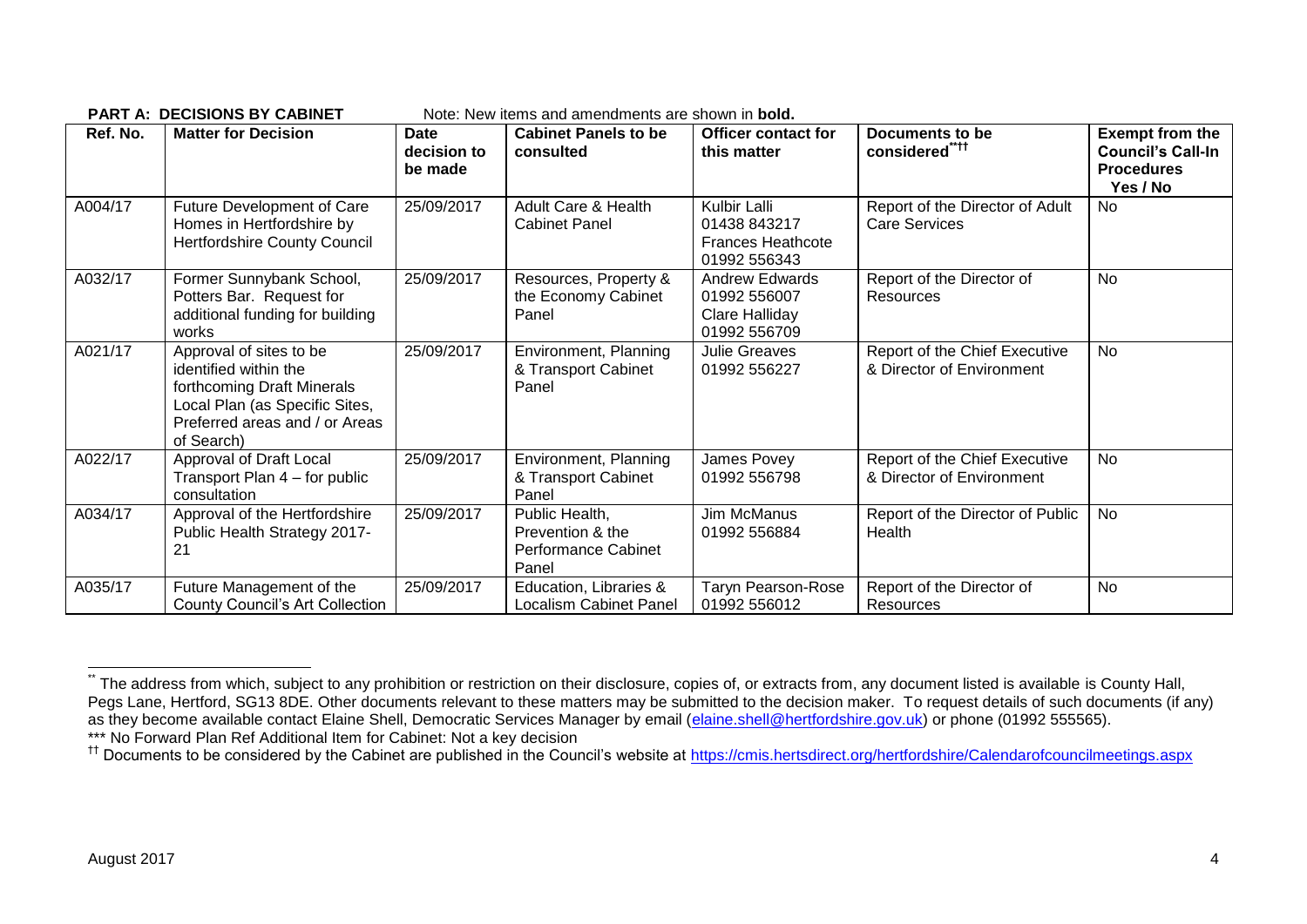| A039/17 | To consider the outcome of<br>consultation on proposals<br>for the Family Service and<br>proposed tender<br>arrangements                                                                                            | 25/09/2017                                               | <b>Joint Children's</b><br><b>Services Cabinet</b><br><b>Panel and Public</b><br><b>Health, Prevention &amp;</b><br><b>Performance Cabinet</b><br><b>Panel</b> | <b>Sally Orr</b><br>01992 555680<br><b>Sue Matthews</b><br>01992 556125                    | Joint Report of the Director<br>of Children's Services and<br>the Director of Public Health | <b>No</b> |
|---------|---------------------------------------------------------------------------------------------------------------------------------------------------------------------------------------------------------------------|----------------------------------------------------------|----------------------------------------------------------------------------------------------------------------------------------------------------------------|--------------------------------------------------------------------------------------------|---------------------------------------------------------------------------------------------|-----------|
| A009/17 | Crowdfunding - To develop<br>voluntary sector fundraising<br>capacity in Hertfordshire                                                                                                                              | 23/10/2017                                               | <b>Adult Care &amp; Health</b><br><b>Cabinet Panel</b>                                                                                                         | <b>Frances Heathcote</b><br>01992 556343                                                   | Report of Director of Adult<br><b>Care Services</b>                                         | <b>No</b> |
| A019/17 | Draft Approval 15 Year Plan<br>for vision for social care in the<br>County                                                                                                                                          | 23/10/2017                                               | Adult Care & Health<br><b>Cabinet Panel</b>                                                                                                                    | Helen Maneuf<br>01992 556350                                                               | Report of the Director of Adult<br><b>Care Services</b>                                     | No        |
| A010/17 | <b>Review of Financial</b><br>Regulations                                                                                                                                                                           | Cabinet<br>13/11/2017<br>County<br>Council<br>21/11/2017 | Resources, Property &<br>the Economy Cabinet<br>Panel                                                                                                          | <b>Lindsey McLeod</b><br>01992 556431                                                      | Report of the Director of<br>Resources                                                      | <b>No</b> |
| A036/17 | Proposed consultation on<br><b>Hertfordshire County Council</b><br>Admission arrangements for<br>2019/20                                                                                                            | 13/11/2017                                               | Education, Libraries &<br><b>Localism Cabinet Panel</b>                                                                                                        | Jayne Abery<br>01992 558785                                                                | Report of the Director of<br><b>Children's Services</b>                                     | <b>No</b> |
| A037/17 | Approval to undertake a public<br>consultation on the Draft<br>Minerals local Plan (2016-<br>2031) including policies and<br>proposed specific sites,<br>preferred and/or areas of<br>search for mineral extraction | 13/11/2017                                               | Environment, Planning<br>& Transport Cabinet<br>Panel                                                                                                          | <b>Julie Greaves</b><br>01992 556227                                                       | Report of the Chief Executive<br>& Director of Environment                                  | No        |
| A38/17  | Approval to undertake an initial<br>consultation on the review of<br>the Waste Local Plan<br>(including broad issues and<br>options)                                                                                | 13/11/2017                                               | Environment, Planning<br>& Transport                                                                                                                           | <b>Julie Greaves</b><br>01992 556227                                                       | Report of the Chief Executive<br>& Director of Environment                                  | <b>No</b> |
| A040/17 | <b>Procurement of the Property</b><br><b>Development Partner</b>                                                                                                                                                    | 13/11/2017                                               | <b>Resources, Property &amp;</b><br>the Economy Cabinet<br><b>Panel</b>                                                                                        | <b>Mark Handford-</b><br><b>Jones</b><br>01992 556397<br><b>Mike Evans</b><br>01992 555634 | <b>Report of the Director of</b><br><b>Resources</b>                                        | <b>No</b> |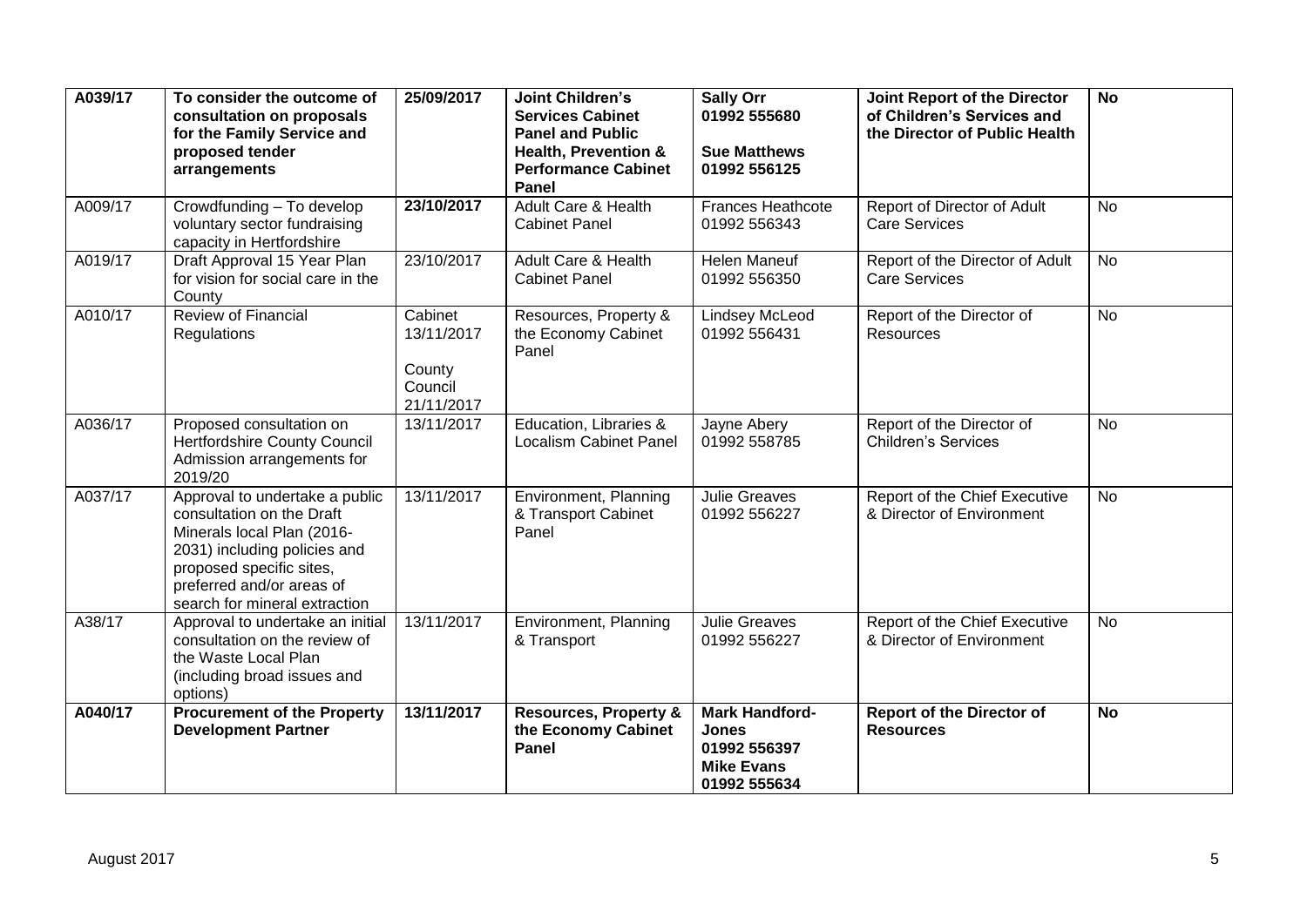| A041/17 | <b>Procurement and Award of</b>     | 18/12/2017 | <b>Resources, Property</b> | <b>Stuart Bannerman</b> | ' Report of the Director of | <b>No</b> |
|---------|-------------------------------------|------------|----------------------------|-------------------------|-----------------------------|-----------|
|         | <b>Contract to extend Superfast</b> |            | and the Economy            | Campbell                | <b>Resources</b>            |           |
|         | Fibre Broadband to the last         |            | <b>Cabinet Panel</b>       | 01992 588397            |                             |           |
|         | 2-3% in Hertfordshire               |            |                            |                         |                             |           |

**Membership of Cabinet:** 

| <b>Derrick Ashley</b>  | <b>Environment, Planning &amp; Transport</b>   | <b>Richard Roberts</b>    | <b>Public Health, Prevention &amp; Performance</b> |
|------------------------|------------------------------------------------|---------------------------|----------------------------------------------------|
| <b>Terry Douris</b>    | <b>Education, Libraries &amp; Localism</b>     | <b>Ralph Sangster</b>     | <b>Highways</b>                                    |
| <b>Robert Gordon</b>   | <b>Leader of the Council</b>                   | <b>David Williams</b>     | <b>Resources, Property &amp; the Economy</b>       |
| <b>Teresa Heritage</b> | <b>Children's Services</b>                     | <b>Colette Wyatt-Lowe</b> | <b>Adult Care &amp; Health</b>                     |
| <b>Terry Hone</b>      | <b>Community Safety &amp; Waste Management</b> |                           |                                                    |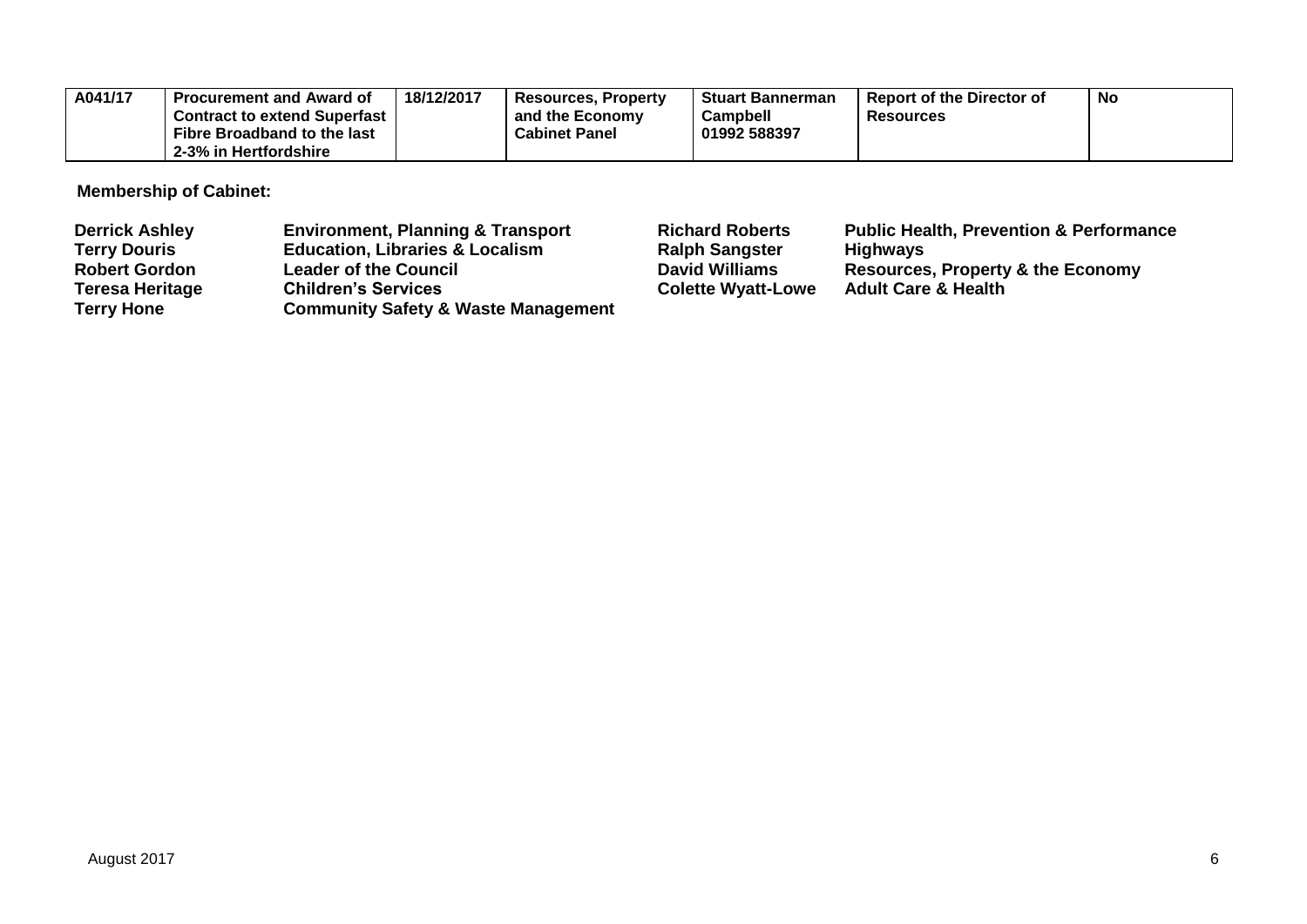**PART B: DECISIONS BY CHIEF OFFICERS Note: New items and amendments are shown in bold.** 

| Ref. No. | <b>Issue for Decision</b>                                                                                                         | Name and Title of<br><b>Decision Maker</b>                              | Date, or<br>period<br>within<br>which,<br>decision to<br>be made | <b>Cabinet Panels to be</b><br>consulted | <b>Officer contact for</b><br>this matter | Documents to be<br>considered <sup>##</sup> | <b>Exempt from the</b><br><b>Council's Call-In</b><br><b>Procedures</b><br>Yes / No |
|----------|-----------------------------------------------------------------------------------------------------------------------------------|-------------------------------------------------------------------------|------------------------------------------------------------------|------------------------------------------|-------------------------------------------|---------------------------------------------|-------------------------------------------------------------------------------------|
| B076/15  | The Supply of<br>Pulpboard (In<br>collaboration with<br>Hampshire County<br>Council)                                              | Peter Maguire<br>Head of Special<br>Projects                            | August 2017<br>(was July<br>2017)                                |                                          | Gianni Tinnirello<br>01707 292353         | See Note 2 & 3<br>below                     | <b>No</b>                                                                           |
| B058/16  | Secondary School<br>Expansion at The<br>Hemel School,<br>Hemel Hempstead<br><b>Award of Contract</b><br>(HCC1609120)              | Mark Handford-<br>Jones<br><b>Assistant Director</b><br>Property        | September<br>2017 (was<br><b>July 2017)</b>                      |                                          | <b>Trevor Mose</b><br>01992 556658        | See Note 2 below                            | <b>No</b>                                                                           |
| B059/16  | Re-Provision of<br>Drama and 6th<br>Form<br>Accommodation at<br><b>Barclay School</b><br><b>Award of Contract</b><br>(HCC1609121) | Mark Handford-<br>Jones<br><b>Assistant Director</b><br>Property        | <b>September</b><br>2017 (was<br><b>June 2017)</b>               |                                          | <b>Trevor Mose</b><br>01992 556658        | See Note 2 below                            | <b>No</b>                                                                           |
| B001/17  | <b>Traffic Regulation</b><br>Orders - various<br>(see attached<br><b>Schedule Appendix</b>                                        | John Wood<br><b>Chief Executive &amp;</b><br>Director of<br>Environment | During the<br>period of this<br>Forward Plan                     |                                          | Rob Smith<br>01992 556118                 | Reports from Lead<br><b>Officers</b>        | <b>No</b>                                                                           |
| B010/17  | <b>Business Water</b><br>Contract: Award of<br>Contract<br>(HCC1709401)                                                           | Mark Handford-<br>Jones<br><b>Assistant Director</b><br>Property        | <b>September</b><br>2017 (was<br>August<br>2017)                 |                                          | <b>Fiona Clark</b><br>01992 556008        | See Note 2 below                            | No                                                                                  |

1

<sup>‡‡</sup> The address from which, subject to any prohibition or restriction on their disclosure, copies of, or extracts from, any document listed is available is County Hall, Pegs Lane, Hertford, SG13 8DE. Other documents relevant to these matters may be submitted to the decision maker. To request details of such documents (if any) as they become available contact Elaine Shell, Democratic Services Manager by email [\(elaine.shell@hertfordshire.gov.uk\)](mailto:elaine.shell@hertfordshire.gov.uk) or phone (01992 55565).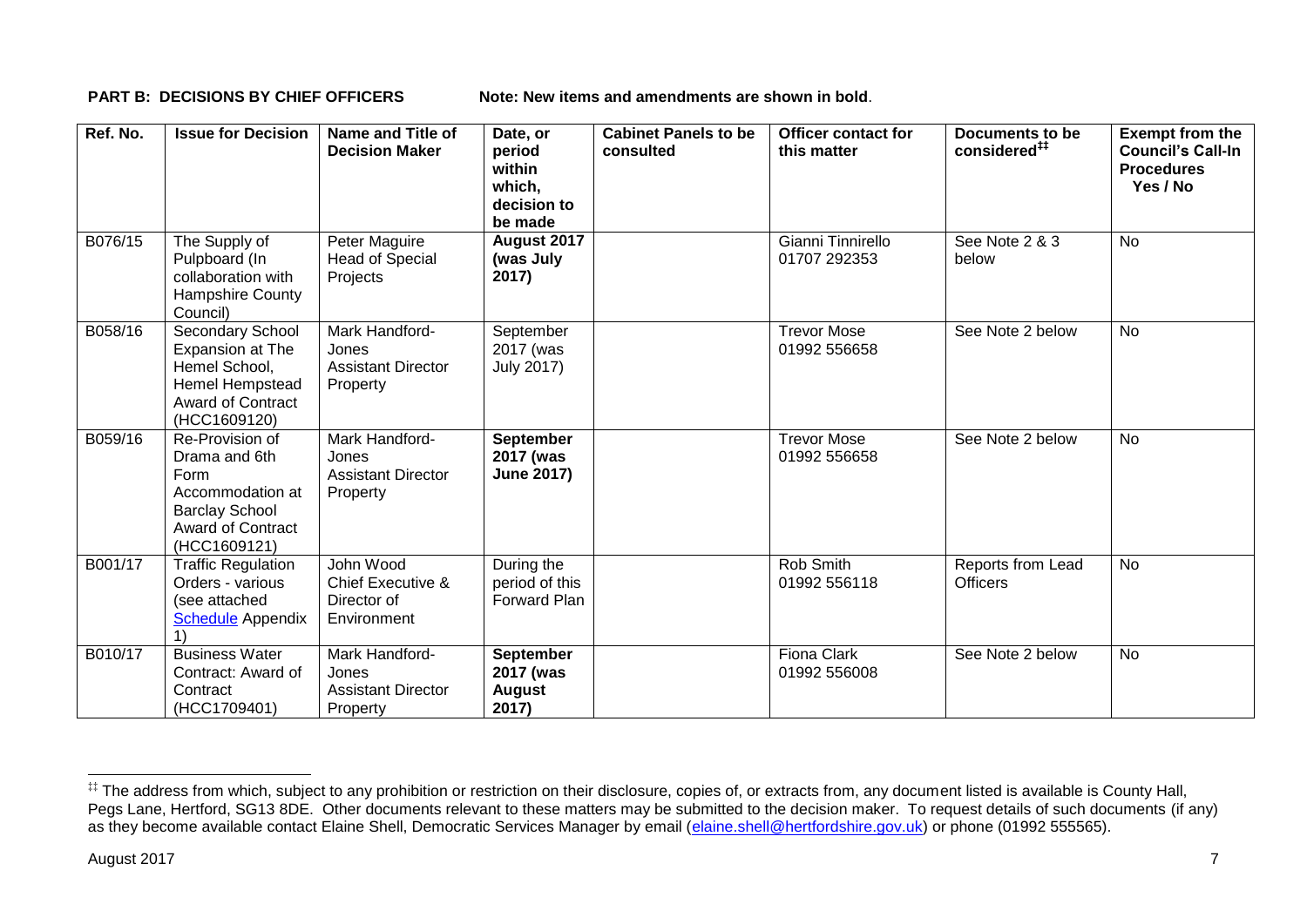| B011/17 | Four new Fire<br><b>Appliances for Fires</b><br>& Rescue Services:<br><b>Award of Contract</b>                                              | Chris Bigland<br>Fire & Rescue<br>Service Assistant<br><b>Chief Fire Officer</b><br>Service Support  | <b>August (was</b><br><b>July 2017)</b>                 | Peter Hatherley<br>01992 507580                     | See Note 2 below | <b>No</b> |
|---------|---------------------------------------------------------------------------------------------------------------------------------------------|------------------------------------------------------------------------------------------------------|---------------------------------------------------------|-----------------------------------------------------|------------------|-----------|
| B014/17 | Shared Managed<br>Services (SMS) For<br>Hertfordshire-<br><b>Contract Extension</b><br>or Re-procurement<br>(HCC0902784)                    | Owen Mapley<br>Director of<br><b>Resources</b>                                                       | August 2017<br>(was June<br>2017)                       | Fiona Clark<br>01992 556008                         | See Note 2 below | <b>No</b> |
| B015/17 | Potential provision<br>of electronic<br>document records<br>management<br>software following<br>review of existing<br>solution.             | Owen Mapley,<br>Director of<br><b>Resources</b>                                                      | August 2017<br>(was June<br>2017)                       | <b>Stuart Bannerman</b><br>Campbell<br>01992 588397 | See Note 2 below | <b>No</b> |
| B017/17 | Property<br>Management<br><b>Services Contract</b><br><b>Award of Contract</b><br>(HCC1709487)                                              | Mark Handford-<br>Jones<br><b>Assistant Director</b><br>Property                                     | <b>December</b><br>2017 (was<br><b>October</b><br>2017) | <b>Mike Evans</b><br>01992 555634                   | See Note 2 below | <b>No</b> |
| B019/17 | To award a contract<br>for the provision of<br>an assessor for the<br><b>Warmer Homes</b><br>Project                                        | Jim McManus,<br>Director of Public<br>Health                                                         | <b>October</b><br>2017 (was<br><b>July 2017)</b>        | <b>Brian Gale</b><br>01438 843537                   | See Note 2 below | <b>No</b> |
| B029/17 | Contract for the<br>Provision of Re-use<br>retail Services at<br><b>Hertfordshire</b><br><b>Household Waste</b><br><b>Recycling Centres</b> | <b>Simon Aries</b><br><b>Assistant Director</b><br>Transport, Waste &<br>Environmental<br>Management | August 2017<br>(was July<br>2017)                       | <b>Matthew King</b><br>01992 556207                 | See Note 2 below | <b>No</b> |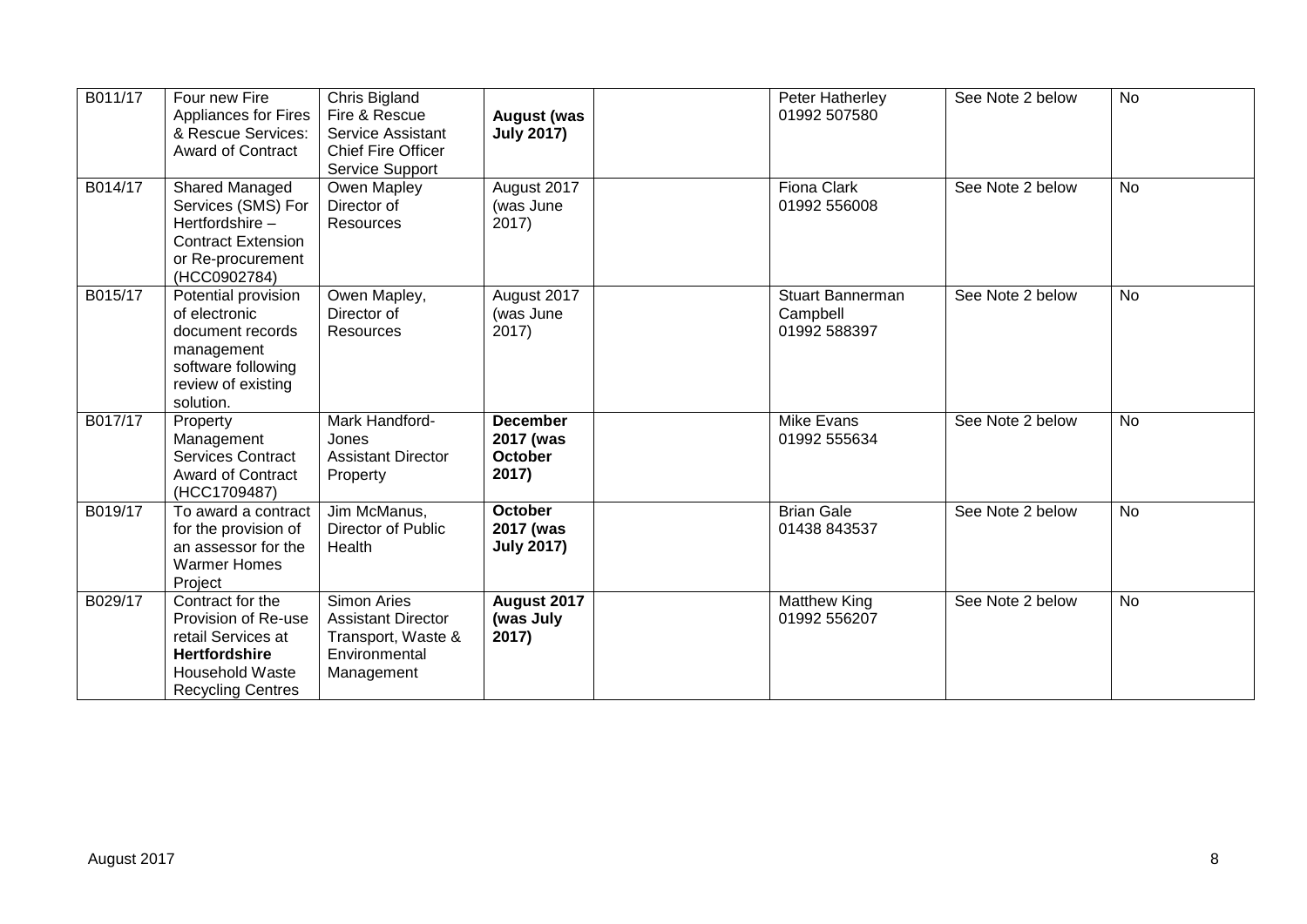| B033/17 | Award Tender for<br><b>Residential Home</b><br>for Children and<br>Young People<br>(C&YP) aged 13-18<br>with Autism,<br>Learning Difficulties<br>and/or Behaviour<br>that Challenges at<br>Wynchlands<br>Crescent, St Albans | Jenny Coles<br>Director of Children's<br>Services          | October<br>2017 (was<br><b>July 2017)</b>                 | Patricia Walker<br>07812 322740              | See Note 2 below        | <b>No</b>      |
|---------|------------------------------------------------------------------------------------------------------------------------------------------------------------------------------------------------------------------------------|------------------------------------------------------------|-----------------------------------------------------------|----------------------------------------------|-------------------------|----------------|
| B034/17 | Dynamic<br>Purchasing System<br>for the Supply of<br>Laminating<br>Pouches (in<br>collaboration with<br>Hampshire County<br>Council)                                                                                         | Peter Maguire<br><b>Head of Special</b><br>Projects        | September<br>2017 (was<br><b>August 2017)</b>             | James Conway<br>01707 292357                 | See Note 2 & 3<br>below | No             |
| B035/17 | Dynamic<br>Purchasing<br>Systems for the<br>Supply of Copier<br>Paper (in<br>collaboration with<br>Hampshire County<br>Council)                                                                                              | <b>Peter Maguire</b><br><b>Head of Special</b><br>Projects | <b>November</b><br>2017 (was<br><b>September</b><br>2017) | James Conway<br>01707 292376                 | See Note 2 & 3<br>below | $\overline{N}$ |
| B036/17 | Potential extension<br>and improvement of<br>Enterprise<br><b>Resource Planning</b><br>contract. This<br>covers Human<br>Resources,<br>Finance,<br>Procurement,<br>Budgeting and<br>Reporting.                               | Owen Mapley,<br>Director of<br><b>Resources</b>            | September<br>2017                                         | Stuart Bannerman<br>Campbell<br>01992 588397 | See Note 2 below        | No             |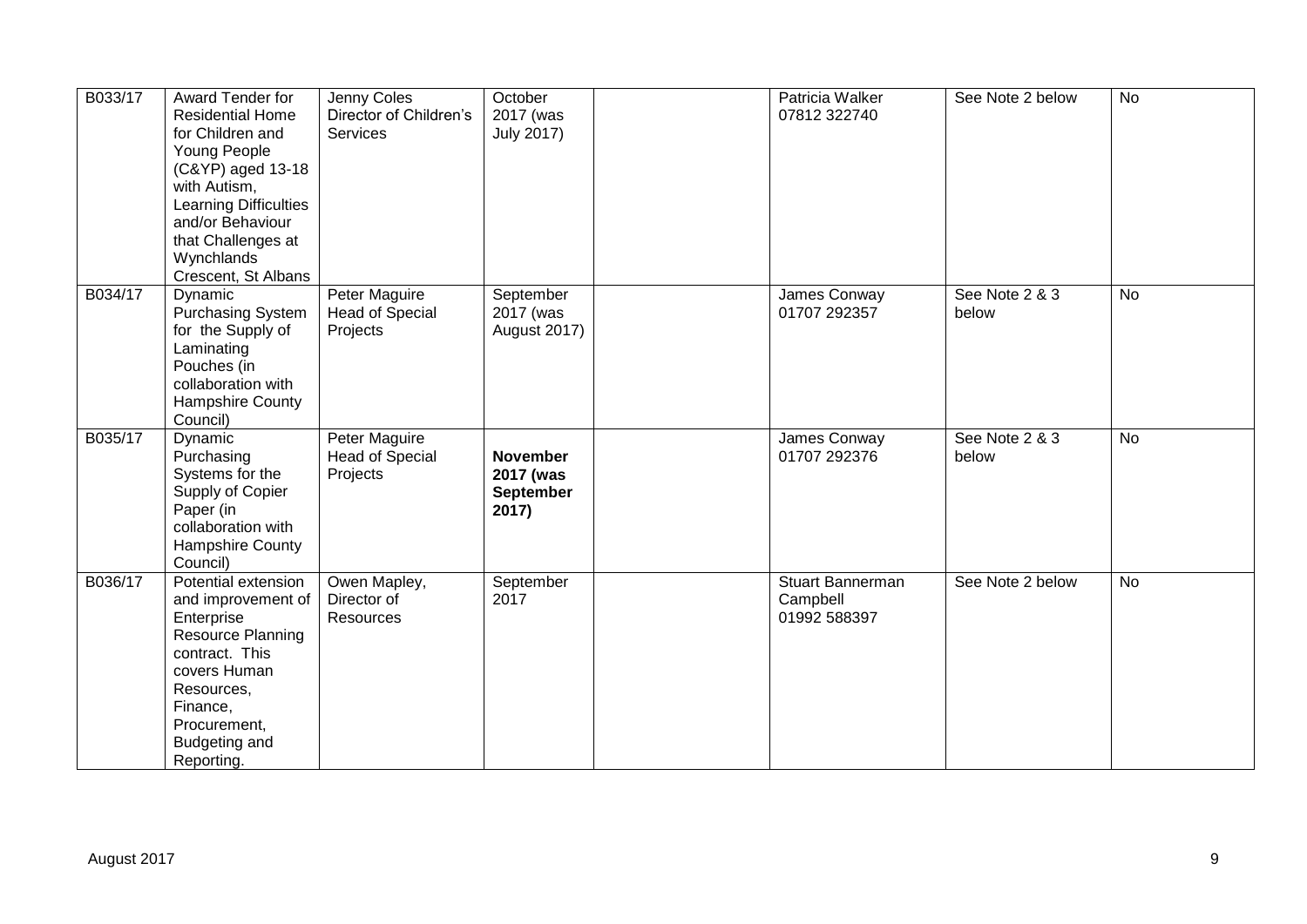| B044/17 | <b>Breathing</b><br>Apparatus<br>Procurement for the<br>Community<br>Protection<br>Directorate<br>$2017/2018 -$<br><b>Capital Budget</b>                                            | <b>Steve Tant</b><br><b>Assistant Chief Fire</b><br>Officer                   | August 2017<br>(was July<br>2017) | Peter Hatherley<br>01992 507580                                          | See Note 2 below        | <b>No</b> |
|---------|-------------------------------------------------------------------------------------------------------------------------------------------------------------------------------------|-------------------------------------------------------------------------------|-----------------------------------|--------------------------------------------------------------------------|-------------------------|-----------|
| B047/17 | The supply of steel<br>lockers: (In<br>collaboration with<br>Hampshire County<br>Council)                                                                                           | <b>Peter Maguire</b><br><b>Head of Special</b><br>Projects                    | September<br>2017                 | Elisa Wray<br>01707 292376                                               | See note 2 & 3 below    | <b>No</b> |
| B048/17 | The supply of plain<br>adhesive labels,<br>sticky notes, hook<br>and loop and<br>motivational items<br>(In collaboration<br>with Hampshire<br>County Council)                       | Peter Maguire<br><b>Head of Special</b><br>Projects                           | October<br>2017                   | James Conway<br>01707 292357                                             | See note 2 & 3 below    | No        |
| B049/17 | Providing support in<br>peoples home<br>(Spot Accreditation)<br><b>Award of Contract</b>                                                                                            | <b>Frances Heathcote</b><br>Assistant Director,<br>Community<br>Commissioning | November<br>2017                  | Daisy Sanghera<br>01438 843391                                           | See note 2 below        | <b>No</b> |
| B050/17 | <b>Floating Support</b><br>Service for 18 to 25<br>year old: Award of<br>Contract                                                                                                   | Jenny Coles<br>Director of Children's<br>Services                             | Not before<br>10/08/2017          | Marion Ingram<br>Tel: 01992 588755<br>Simon Bidgood<br>Tel: 01992 844650 | See Note 2 & 3<br>below | <b>No</b> |
| B051/17 | To authorise the<br>release of<br>£375,000 as<br>Hertfordshire<br><b>County Council's</b><br>contribution<br>towards expansion<br>of St Michaels's C<br>of E School in St<br>Albans | Owen Mapley<br>Director of<br>Resources                                       | Not before<br>11/08/2017          | Dan Hardy<br>01992 588923<br>Abioye Asimolowo<br>01992 556795            |                         | <b>No</b> |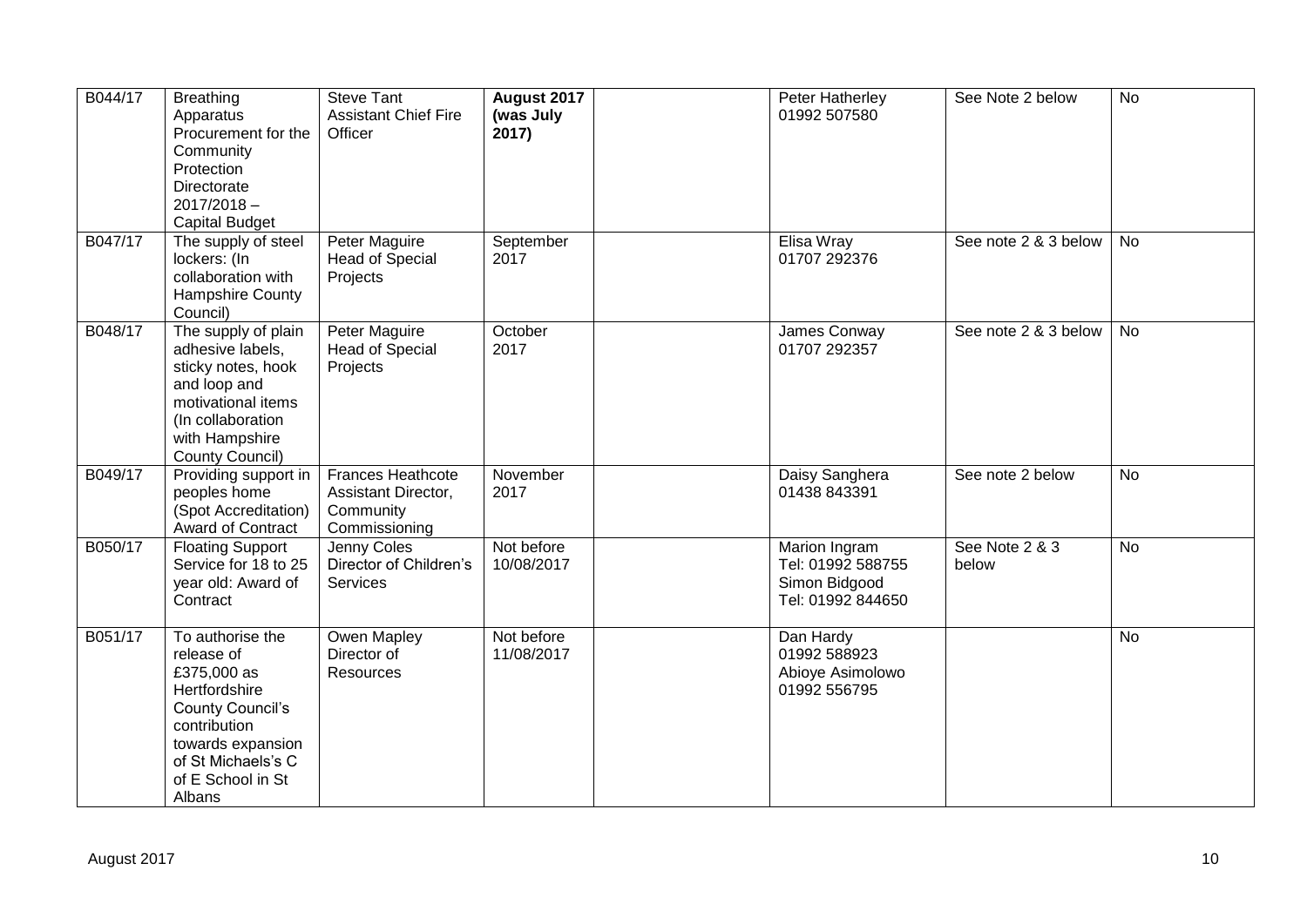| B052/17 | Welwyn Garden<br>City Bus Station<br>redevelopment-<br><b>Award of Contract</b>                                                                                                                                                                                                  | Rob Smith<br>Deputy Director of<br>Environment                                        | Not before<br>12/08/2017 | Dan Blair<br>(01992 658473)<br>Anushia Vettivelu<br>(01992 588913) | See note 2 below | <b>No</b> |
|---------|----------------------------------------------------------------------------------------------------------------------------------------------------------------------------------------------------------------------------------------------------------------------------------|---------------------------------------------------------------------------------------|--------------------------|--------------------------------------------------------------------|------------------|-----------|
| B053/17 | Batch $36 -$<br>Package 1-<br>Coates Way JMI &<br><b>Nursery School,</b><br><b>The Orchard</b><br>Primary School,<br><b>Watford Field</b><br>School (Infant &<br><b>Nursery) Westfield</b><br><b>Children's Centre:</b><br><b>Award of Contract</b><br>(HCC1709854)              | <b>Mark Handford-</b><br>Jones<br><b>Assistant Director</b><br><b>Property</b>        | September<br>2017        | <b>Trevor Mose</b><br>01992 556658                                 | See Note 2 below | <b>No</b> |
| B054/17 | Batch $36 -$<br>Package 2-<br><b>Therfield First</b><br>School, The<br><b>William Ransom</b><br>Primary School,<br><b>Furneux Pelham</b><br>Church of<br><b>England School,</b><br><b>Morgan's Primary</b><br>School, The<br>Grange: Award of<br><b>Contract</b><br>(HCC1709855) | <b>Mark Handford-</b><br><b>Jones</b><br><b>Assistant Director</b><br><b>Property</b> | September<br>2017        | <b>Trevor Mose</b><br>01992 556658                                 | See Note 2 below | <b>No</b> |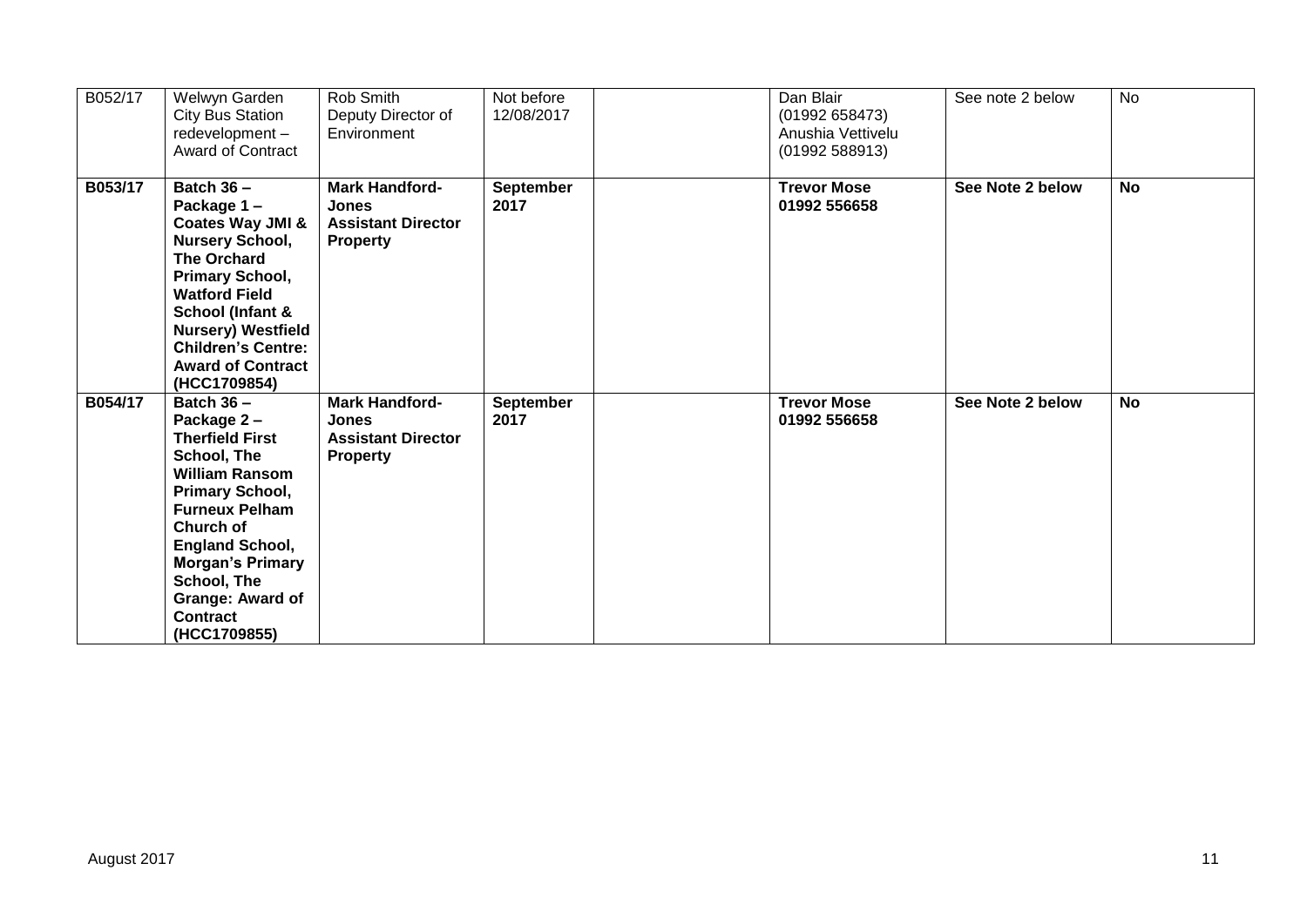| B055/17 | Batch $36 -$<br>Package 3-<br><b>Aycliffe Drive</b><br>Primary School,<br>Roundwood<br>Primary School,<br><b>Hurst Drive</b><br>Primary School,<br><b>How Wood</b><br><b>Primary School:</b><br><b>Award of Contract</b><br>(HCC1709856) | <b>Mark Handford-</b><br>Jones<br><b>Assistant Director</b><br><b>Property</b> | <b>September</b><br>2017 | <b>Trevor Mose</b><br>01992 556658 | See Note 2 below | No |
|---------|------------------------------------------------------------------------------------------------------------------------------------------------------------------------------------------------------------------------------------------|--------------------------------------------------------------------------------|--------------------------|------------------------------------|------------------|----|
| B056/17 | Change in age<br>range of people to<br>receive free<br>emergency<br>hormonal<br>contraception                                                                                                                                            | <b>Jim McManus</b><br><b>Director of Public</b><br>Health                      | <b>September</b><br>2017 | <b>Brian Gale</b><br>01438 843537  |                  | No |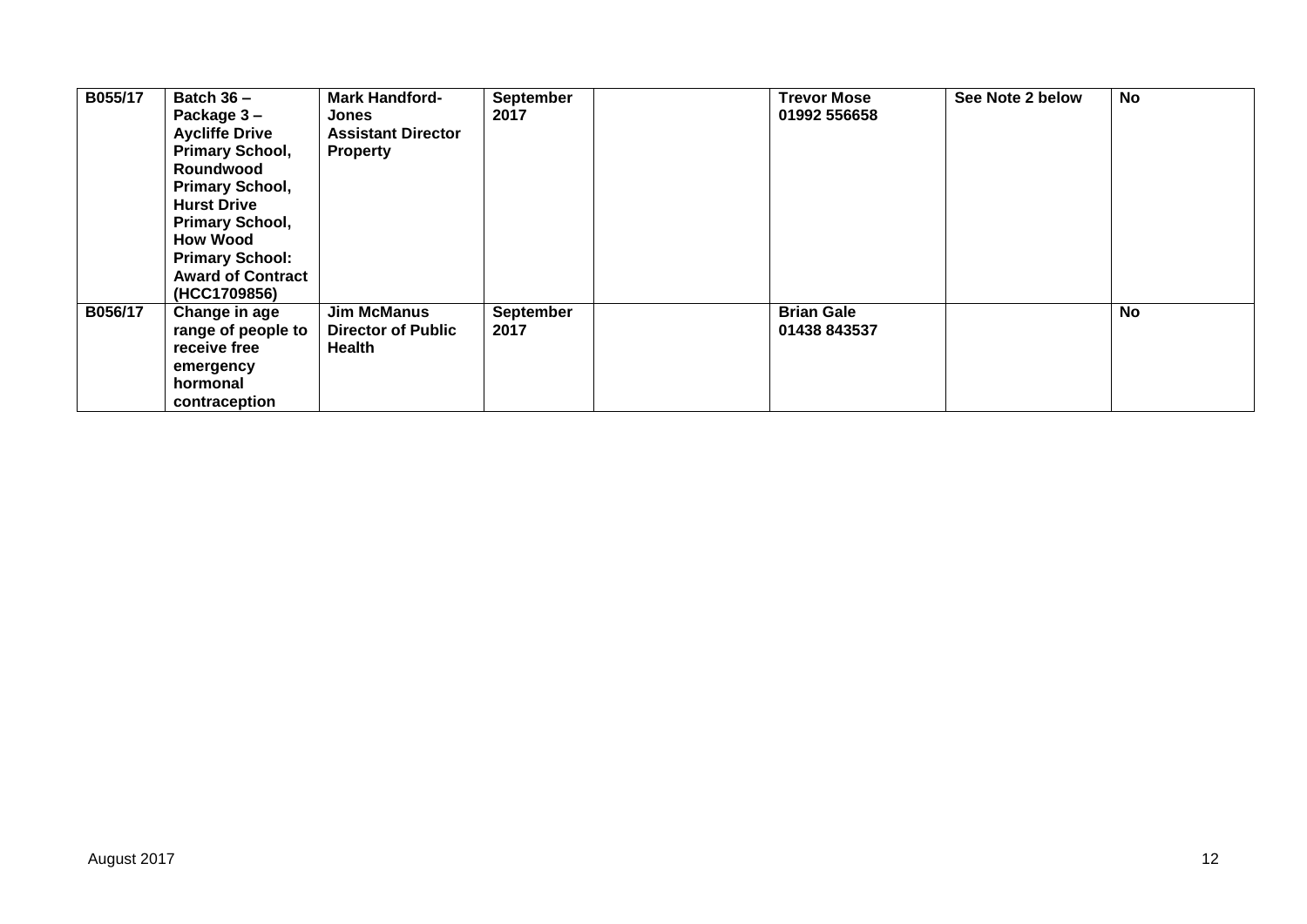| B057/17 | Whether or not to<br>consult on a<br>proposal to<br>reconfigure<br>existing services<br>to schools to meet<br>the needs of<br>primary aged<br>children with<br>specific leaning<br>difficulties (SpLD).<br>(Proposed<br>reconfiguration to<br>include the<br>closure of the<br>existing SpLD<br>bases in 10<br>schools across<br>the county and<br>the organisation<br>of outreach<br>support to four<br>teams under the<br>SEN specialist 0-<br>25 support<br>service). | <b>Jenny Coles</b><br>Director of<br><b>Children's Services</b>                | <b>September</b><br>2017 | <b>David Canning</b><br>01442 454160<br><b>Pauline Davis</b><br>01992 555865 | $\overline{N}$ |
|---------|--------------------------------------------------------------------------------------------------------------------------------------------------------------------------------------------------------------------------------------------------------------------------------------------------------------------------------------------------------------------------------------------------------------------------------------------------------------------------|--------------------------------------------------------------------------------|--------------------------|------------------------------------------------------------------------------|----------------|
| B058/17 | Change in the<br>location of<br>premises for the<br>delivery of sexual<br>health services                                                                                                                                                                                                                                                                                                                                                                                | <b>Jim McManus</b><br><b>Director of Public</b><br><b>Health</b>               | <b>October</b><br>2017   | <b>Brian Gale</b><br>01438 843537                                            | <b>No</b>      |
| B059/17 | Disposal of 24a &<br>24b New Road,<br><b>Ware</b>                                                                                                                                                                                                                                                                                                                                                                                                                        | <b>Mark Handford-</b><br>Jones<br><b>Assistant Director</b><br><b>Property</b> | <b>October</b><br>2017   | <b>Robert Ambler</b><br>01992 588836                                         | <b>No</b>      |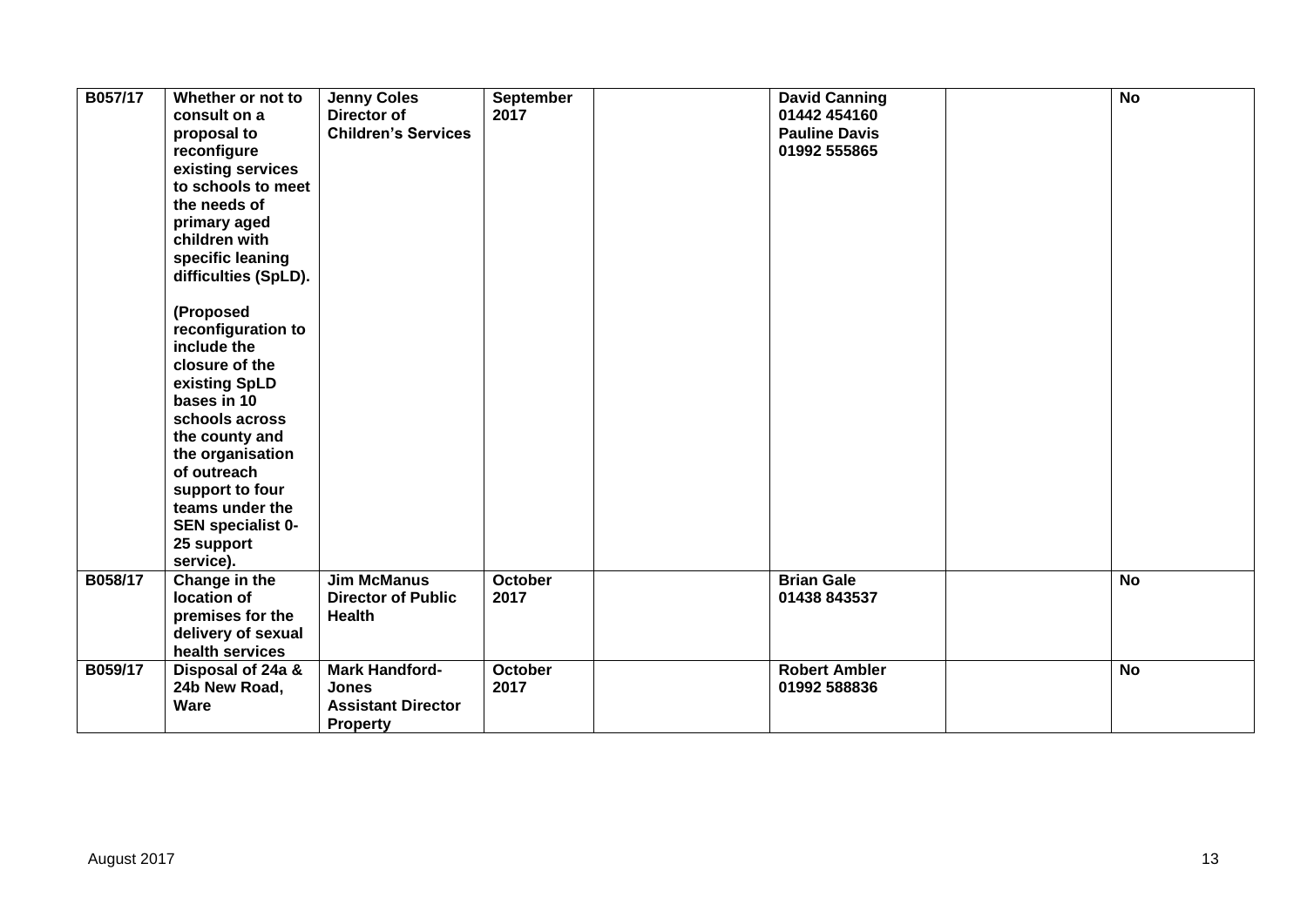| B060/17 | To re commission<br>the Regional<br>Partnership<br><b>Contract for the</b><br><b>Provision of</b><br><b>Residential and</b><br><b>Educational</b><br><b>Services for</b><br><b>Children and</b><br><b>Young People</b><br>with Complex<br>Needs via<br>competitive<br>tender                             | <b>Jenny Coles</b><br>Director of<br><b>Children's Services</b> | <b>December</b><br>2017 | <b>Lynn Knowles</b><br>07740 918847 | See Note 2 & 3<br>below | <b>No</b> |
|---------|----------------------------------------------------------------------------------------------------------------------------------------------------------------------------------------------------------------------------------------------------------------------------------------------------------|-----------------------------------------------------------------|-------------------------|-------------------------------------|-------------------------|-----------|
|         | <b>Regional Partners</b><br>- Bracknell Forest<br><b>Borough Council,</b><br><b>Buckinghamshire</b><br><b>County Council,</b><br><b>Milton Keynes</b><br>Council,<br><b>Oxfordshire</b><br><b>County Council,</b><br><b>Reading Borough</b><br><b>Council</b><br><b>Slough Borough</b><br><b>Council</b> |                                                                 |                         |                                     |                         |           |

**Notes:**  1. CBC contract = on behalf of 17 local authority members of the Central Buying Consortium

2. Quality and price evaluation derived from tenderers' submissions *(which may contain exempt information and if so will not be available for public inspection)* If you have any general enquiries about this Forward Plan - contact Elaine Shell, Democratic Services Manager, 01992 555565 Email: [elaine.shell@hertfordshire.gov.uk](mailto:elaine.shell@hertfordshire.gov.uk) 

3. Collaborative contract with one or more authorities (not a CBC contract)

4. Part II (due to 'Information relating to the financial or business affairs of any particular person (including the Council')".

#### **KATHRYN PETTITT, CHIEF LEGAL OFFICER**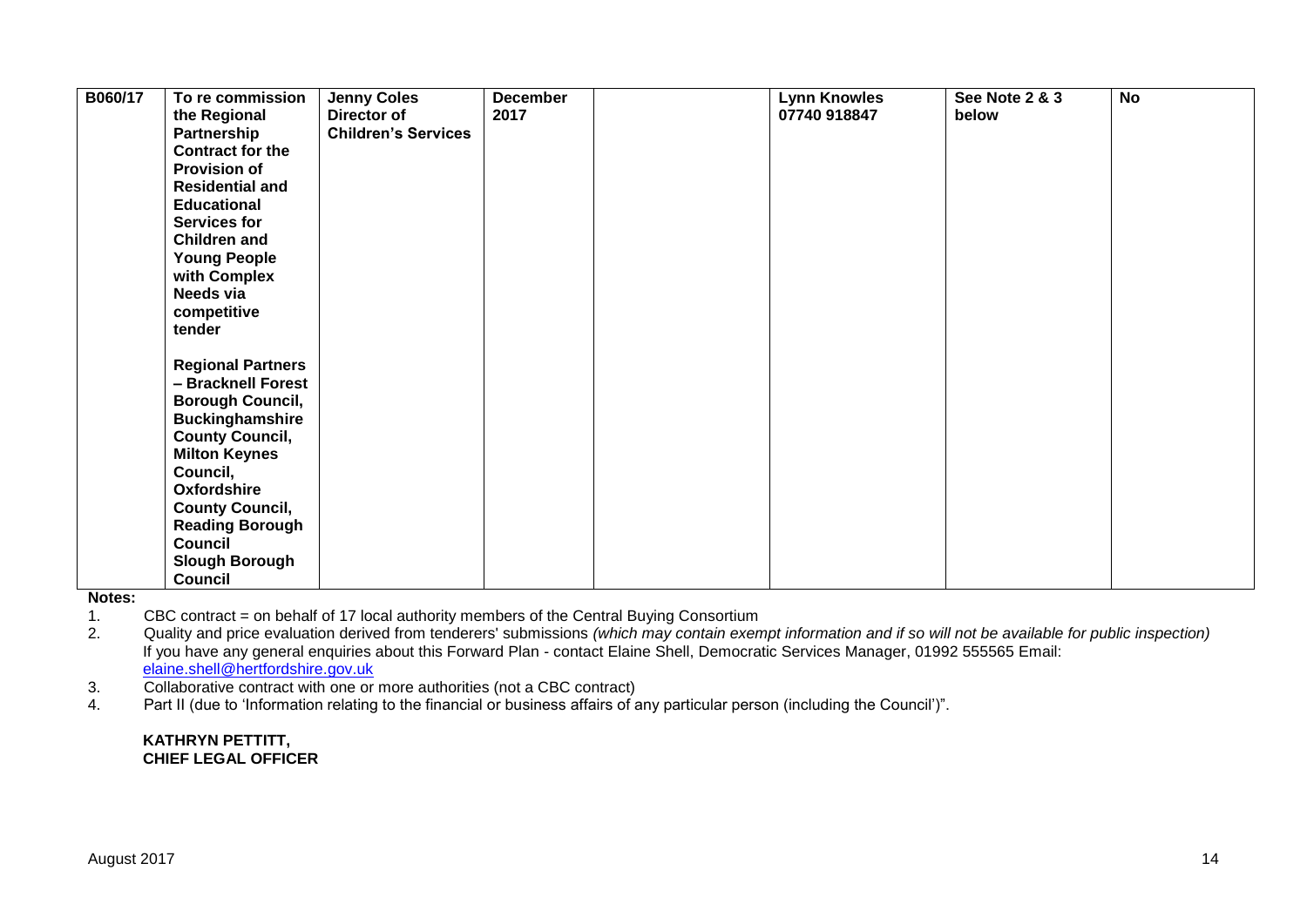

**Hertfordshire HERTFORDSHIRE COUNTY COUNCIL** 

**FORWARD PLAN Notice of (a) key and other decisions likely to be made on behalf of the County Council by Cabinet, (b) key decisions likely to be made on behalf of the County Council by Officers and (c) decisions on Traffic Regulation Orders likely to be made by Officers on behalf of the County Council in the period 1 September 2017 – 31 December 2017**

# **Published 3 August 2017**

[Note: Key decisions and other decisions due to be reached in August 2017 but not yet made remain listed (notice of these items was given in the Forward Plan issued on 5 July 2017)]

# **TRAFFIC REGULATION ORDERS**

## **EAST HERTS & LEA VALLEY**

#### **Broxbourne**

| Location                     | Proposed Restriction |
|------------------------------|----------------------|
| Dinant Link Road, Hoddesdon  | 40mph Speed Limit    |
| Cozens Lane East, Broxbourne | Road Humps           |

#### **East Herts**

| Location                                         | <b>Proposed Restriction</b>                                   |
|--------------------------------------------------|---------------------------------------------------------------|
| Watton Road, Ware                                | Cycle Track Order, Waiting Restrictions, Pedestrian Crossing  |
| Lady Margaret Gardens, Brocket Meadow, Ware      | 20mph, Cycle Track Order                                      |
| Marshgate Drive, Hertford                        | <b>Waiting Restrictions</b>                                   |
| Hare Street Road, Buntingford                    | 30 & 40mph Speed Limits                                       |
| Park Road, Ware                                  | <b>Waiting Restrictions</b>                                   |
| Various Roads, Braughing                         | 20mph Speed Limit, Road Humps                                 |
| Cozens Road, Woodley Road, Ware                  | <b>Waiting Restrictions</b>                                   |
| Church Street, Bishop's Stortford                | <b>Waiting Restrictions</b>                                   |
| South Street, Bishop's Stortford                 | <b>Waiting Restrictions</b>                                   |
| Horns Road, West Street, Hertford                | Waiting Restrictions, 20mph Speed Limit, Prohibition of Entry |
| Hazel End Road, Farnham Road, Bishop's Stortford | 40 & 50mph Speed Limits                                       |
| A120 Bishop's Stortford                          | 40mph Speed Limit                                             |
| Tamworth Road, Hertford                          | <b>Waiting Restrictions</b>                                   |
| High Street, Buntingford                         | <b>Restricted Zone</b>                                        |
| Ermine Street, Buntingford                       | Waiting Restrictions, Road Humps, 30mph speed limit           |
| North Road, Hertford                             | Waiting Restrictions, Loading Bay                             |
| High Street, Totts Lane etc, Walkern             | Waiting Restrictions, Weight Limit                            |
| The Ridgeway, Hertford                           | Road Humps, Pedestrian Crossing                               |
| Hartham Lane, Hertford                           | Waiting Restrictions, Parking Place Revocation                |
| Hazel End Road, Bishop's Stortford               | 20mph Speed Limit, Road Humps                                 |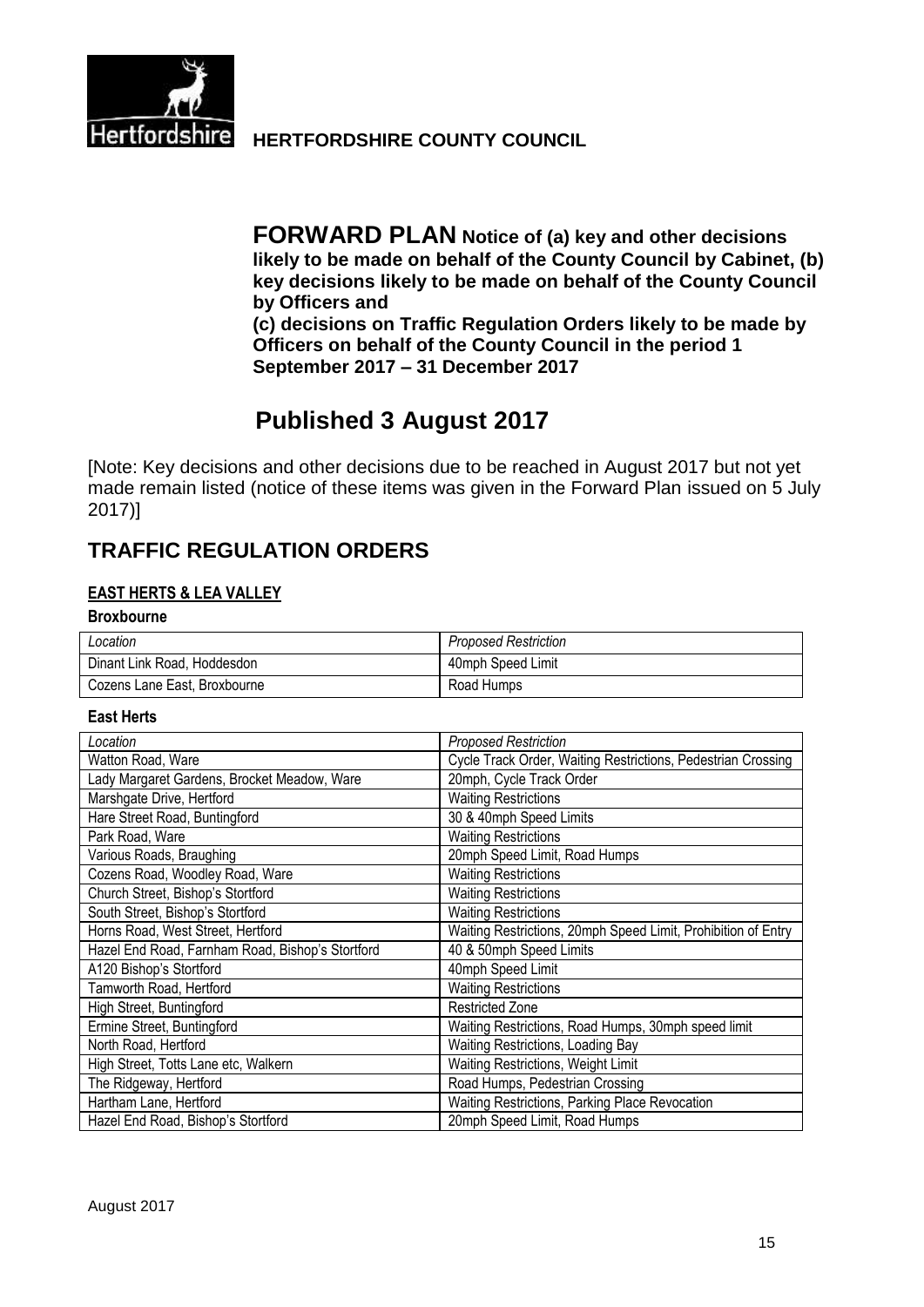# **MID WEST HERTS**

# **Dacorum**

| Location                                       | <b>Proposed Restriction</b>                 |
|------------------------------------------------|---------------------------------------------|
| London Road, Hemel Hempstead                   | <b>Waiting Restrictions</b>                 |
| Beggars Lane, Tring                            | Clearway, Verge Parking Place & Parking     |
| Various Roads, Tring                           | 20mph Speed Limit                           |
| Lime Walk, Hemel Hempstead                     | <b>Waiting Restrictions</b>                 |
| Three Cherry Trees Lane, Hemel Hempstead       | <b>Experimental Waiting Restrictions</b>    |
| A4146 Leighton Buzzard Road, Hemel Hempstead   | 7.5t Weight Limit                           |
| Nettleden Road etc, Little Gaddesden/Nettleden | 7.5t Weight Limit                           |
| Chapel Croft, Langley Road etc, Chipperfield   | <b>Waiting Restrictions, Parking Places</b> |

#### **St. Albans**

|                       | striction! |
|-----------------------|------------|
| nratinn               | 1551       |
| cation                |            |
|                       | .          |
| N<br>er<br>ור<br>- סו |            |

# **Welwyn Hatfield**

| Location                       | <b>Proposed Restriction</b> |
|--------------------------------|-----------------------------|
| Various Roads, Hatfield        | 20mph Speed Limit Zone      |
| Foxes, Foxes Lane, North Mymms | Prohibition of Driving      |

# **NORTH HERTS**

#### **North Herts**

| Location                 | <b>Proposed Restriction</b>              |
|--------------------------|------------------------------------------|
| Bucklersbury etc Hitchin | Restricted Zone                          |
| Whiteway, Letchworth     | Revocation of School Keep Clear Markings |
| The Paddock, Hitchin     | <b>Waiting Restrictions</b>              |
| Offley BOAT 20, Offley   | <b>Prohibition of Motor Vehicles</b>     |

# **Stevenage**

| - - - - - - -<br>ocation. | $\sim$<br><b>STATE</b><br>$\cdot$<br>⊀estrıctıon<br>1.5H<br>-1 |
|---------------------------|----------------------------------------------------------------|
| No<br>emes<br>יפו.        |                                                                |

# **SOUTH WEST HERTS**

## **Hertsmere**

| Location                               | <b>Proposed Restriction</b>                                 |
|----------------------------------------|-------------------------------------------------------------|
| Coursers Road, Colney Heath            | Revocation of Prohibition of Right Turns, 7.5t Weight Limit |
| London Road, Bushey                    | <b>Waiting Restrictions</b>                                 |
| Watling Street, Radlett                | Goods Vehicle Loading Bay                                   |
| Chase Avenue, Potters Bar              | Waiting Restrictions, Revocation of School Keep Clear       |
|                                        | Markings                                                    |
| Various Roads, Borehamwood             | <b>Waiting Restrictions</b>                                 |
| Watling Street (Service Road), Radlett | Prohibition of Driving on Market Days                       |
| Shenley Road, Borehamwood              | <b>Waiting Restrictions</b>                                 |

# **Three Rivers**

| аног<br>–∽<br>.       | $\cdot$<br>estriction<br>,,,,<br><b>600</b><br><br>. |
|-----------------------|------------------------------------------------------|
| No<br>m<br>าег<br>162 |                                                      |

### **Watford**

| Location                                       | <b>Proposed Restriction</b>             |
|------------------------------------------------|-----------------------------------------|
| Nascot Wood Road, Watford                      | Waiting Restrictions, Road Humps        |
| Clarendon Road, Watford                        | Pedestrian Zone, Road Humps, Cycle Lane |
| Gartlet Road, Watford                          | Goods Vehicle Loading Bay               |
| Various Roads, Watford (Sandringham Road area) | 20mph Speed Limit                       |